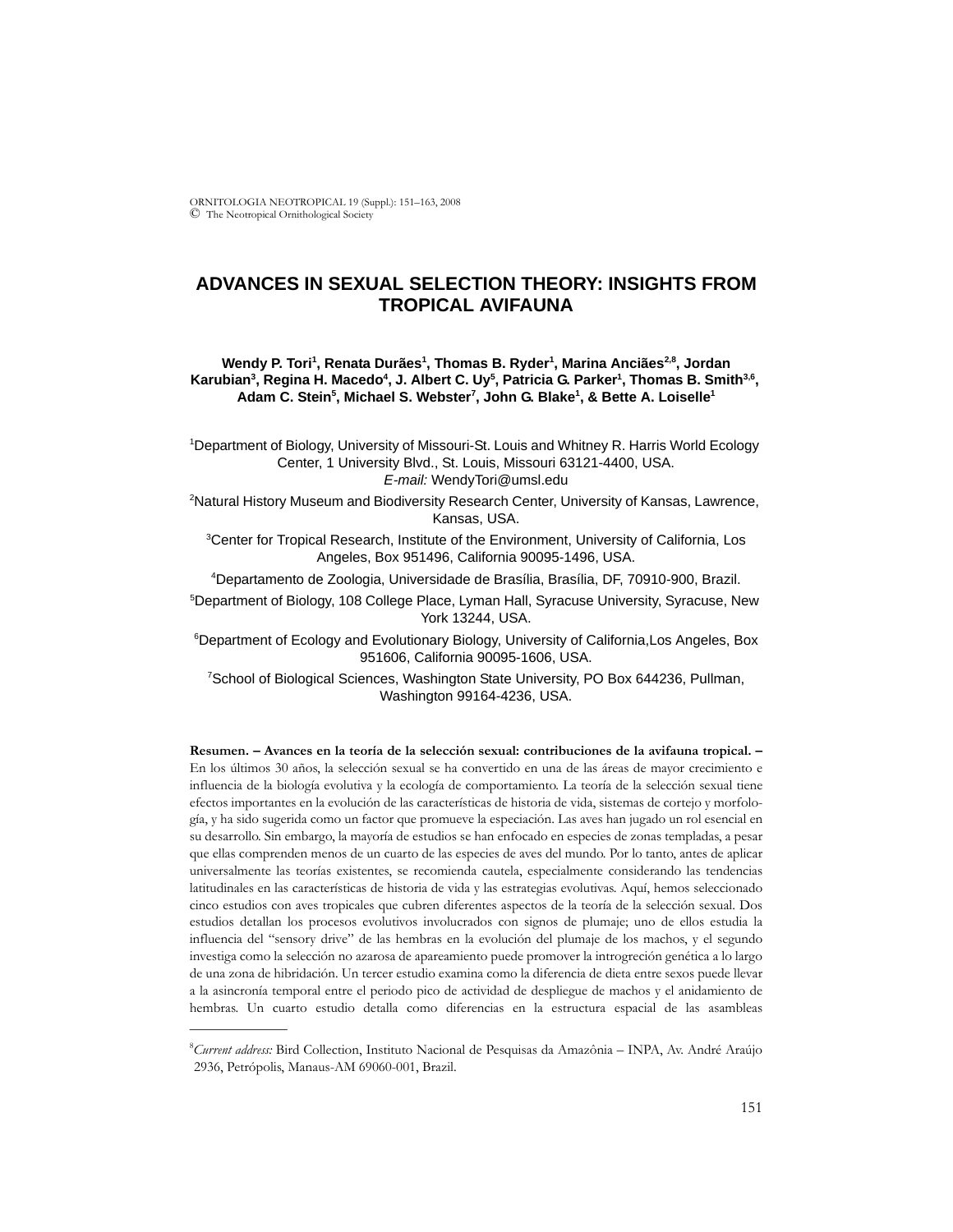de cortejo y la organización social influencian el grado de sesgo reproductivo de machos saltarines. El quinto estudio examina las diferencias en la intensidad de selección sexual en taxones de zonas templadas y tropicales, y evalúa, entre regiones, nuestro conocimiento actual sobre la frecuencia de la paternidad extrapareja. Se discuten las contribuciones de estos estudios a nuestro entendimiento actual de la selección sexual.

**Abstract.** – Over the last 30 years, sexual selection has become one of the most influential and rapidly growing areas within evolutionary biology and behavioral ecology. Sexual selection has important effects on the evolution of life history traits, mating systems and morphology, and also has been suggested as a factor that promotes speciation. Avian systems have played an essential role as models in the development of sexual selection theory. However, most studies have focused on temperate species, although they account for less than one quarter of avian species worldwide. Therefore, before applying existing theories universally, caution is advised, especially considering latitudinal trends in life history traits and evolutionary strategies. Here, we brought together five tropical bird studies covering different aspects of sexual selection theory. Two studies detail the evolutionary processes involved with plumage signals; one of these deals with the influence of female sensory drive on the evolution of male plumage, and the second investigates how non-random female mate choice can promote genetic introgression along a hybrid zone. A third study examines how sex differences in diet can lead to temporal asynchrony between periods of peak male display activity and female nesting. A fourth study details how differences in lek spatial structure and social organization influence the degree of male reproductive skew among manakins. The fifth study examines differences in the intensity of sexual selection in temperate and tropical taxa and assesses current knowledge regarding the frequency of extra-pair paternity among regions. The contributions of these studies to our current understanding of sexual selection are discussed. *Accepted 14 October 2007.*

**Key words:** Extra-pair paternity, hybridization, lekking, mate choice, reproductive skew, sexual selection, tropical birds, tropical-temperate comparisons, visual signals.

### INTRODUCTION

Since initially proposed by Charles Darwin (1859, 1871), the theory of sexual selection has generated considerable interest and controversy among evolutionary biologists. Broadly speaking, sexual selection theory concerns the evolution and selection of traits that affect mating success (Andersson 1994). Elaborate and often costly phenotypic traits are hypothesized to arise through differences in reproductive success as a function of competition for mates. This variance in reproductive success is promoted by two distinct selective processes. The first is the intra-sexual component of sexual selection, which results from direct competition among individuals of the same sex (usually males) for mates. The second is the inter-sexual component of sexual selection, in which individuals

of one sex (usually females) drive evolution of traits in the opposite sex through non-random mate choice. Establishing the relative importance of such intra- and inter-sexual components in empirical studies is often difficult and complicated by the interaction between these two processes.

Over the last 30 years, sexual selection theory has become one of the fastest developing areas in evolutionary and behavioral ecology (Gross 1994). Sexual selection is now recognized as an essential evolutionary factor shaping behavior, morphology, life history, and mating systems, both in animals and plants (Searcy 1982, Andersson 1994), and can also be an important force driving speciation (Lande 1981, Ptacek 2000, McDonald *et al.* 2001, Stein & Uy 2006). Birds have played a central role as subjects for the study of sexual selection. However, the vast majority of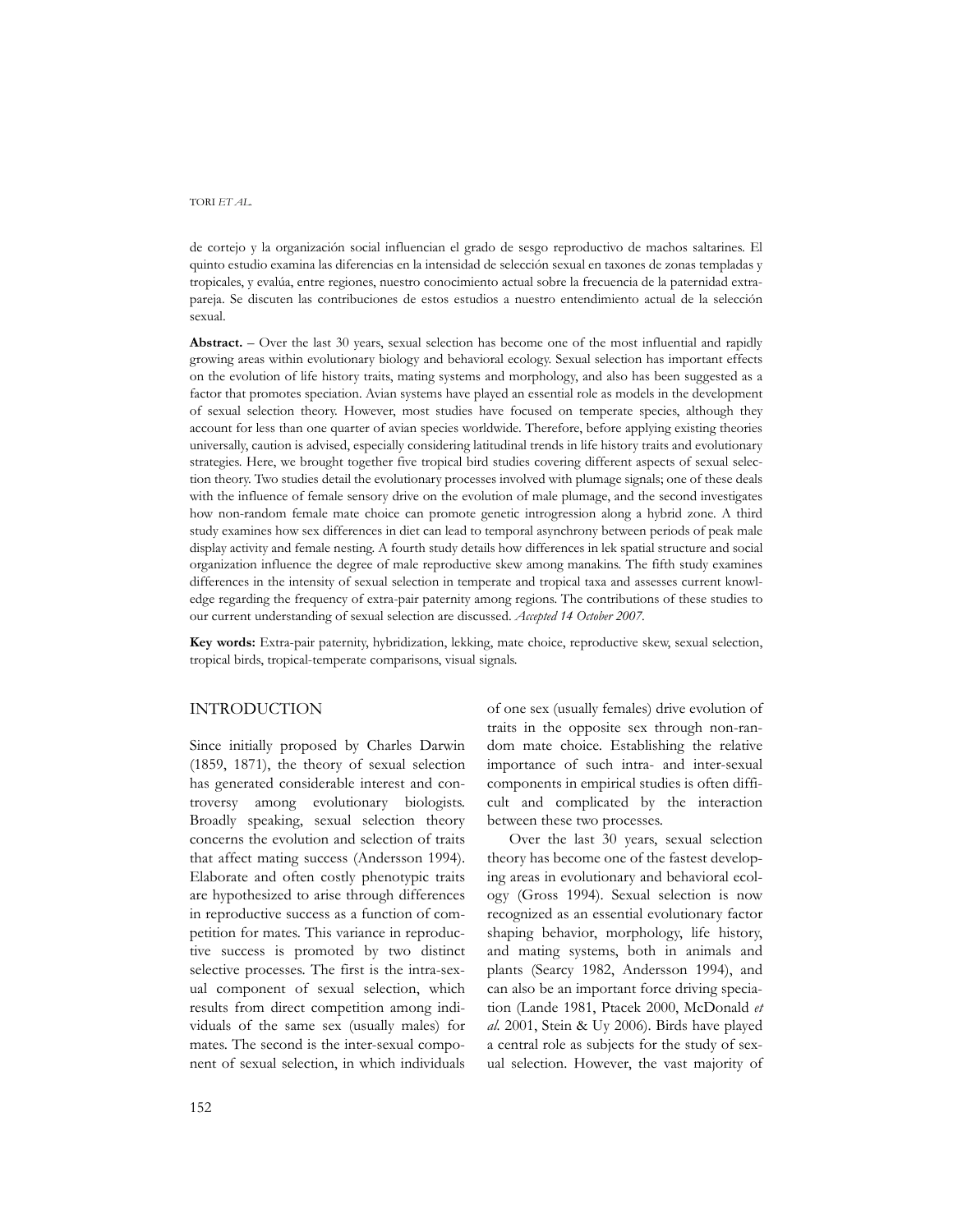birds that have been studied are from the temperate zone. Temperate species comprise less than 25% of all bird species worldwide (Martin 2004), and among passerines, 80% (~4000) of species are in the tropics (Stutchbury & Morton 2001). This begs the question of whether the important findings we are rapidly accumulating in the field of sexual selection are universally applicable or not. Although the current lack of data on tropical species makes comparisons difficult, there are reasons to be wary before directly applying concepts developed from studies of temperate species to tropical systems. For example, several life history components are known to show latitudinal variation (e.g., Martin 1996, Martin *et al.* 2000, Ghalambor & Martin 2001), and we can expect that differences in characteristics such as survival, investment in reproduction, territoriality, breeding synchrony, and frequency of extra-pair paternity will lead to variation in the opportunity for sexual selection.

The diversity of mating systems and complex social behaviors observed among tropical species presents excellent opportunities to develop model systems for both empirical and theoretical sexual selection research. Here, we outline five examples of current research on tropical birds, and discuss how these studies have contributed to a more general understanding of sexual selection among lekking and socially monogamous species. Two studies examine how sexually selected signals in the family Pipridae are driven by signal perception in variable habitats via sensory drive in the *Illicurinii* tribe and by genetic introgression and frequency-dependent female choice in the *Manacus* clade. A third study explores how sex-related differences in diet may cause temporal asynchrony between male courtship behavior and female nesting in Long-wattled Umbrellabirds (*Cephalopterus penduliger*), and discusses the potential role for leks as information exchange centers. A fourth study

examines how variation in spatial structure and social organization in the family Pipridae influence the intensity of sexual selection as measured by male reproductive skew. The fifth study reviews our current knowledge about differences in the frequency of extrapair copulation among tropical and temperate avian species and possible explanations for such differences.

## PLUMAGE CONSPICUOUSNESS IN DISPLAYING MANAKINS (PIPRIDAE) FROM THE *ILICURA*–*CORAPIPO* CLADE: A COMPARATIVE TEST OF THE SENSORY DRIVE HYPOTHESIS

Sexual selection by female choice has promoted the evolution of exaggerated male phenotypes among lekking birds (Kirkpatrick & Ryan 1991, Anderson 1994). However, competing hypotheses suggest different roles for how ecological specializations act on mate choice, and ultimately shape the evolution of male phenotypes, both morphological and behavioral (Prum 1997). Among them, sensory drive (Endler & McLelland 1988) predicts the evolution of conspicuous phenotypes because of reduced costs associated with mate search. In order to evolve by sensory drive, signals should be produced within sensory conditions that favor conspicuousness. Among polygynous lekking birds, the hypothesis predicts that males should display in light conditions at display sites, and at nonrandom subsets of sites within the habitat, that favor signal detection by females; and that females should visit males displaying under light environments that favor detection. These predictions were tested among five closely related species within the manakins from the *Ilicura-Corapipo* clade [Pin-tailed Manakin (*Ilicura militaris*), White-throated Manakin (*Corapipo gutturalis*), White-ruffed Manakin (*Corapipo leucorrhoa*), Pacific Whiteruffed Manakin (*C. heteroleuca*), White-bibbed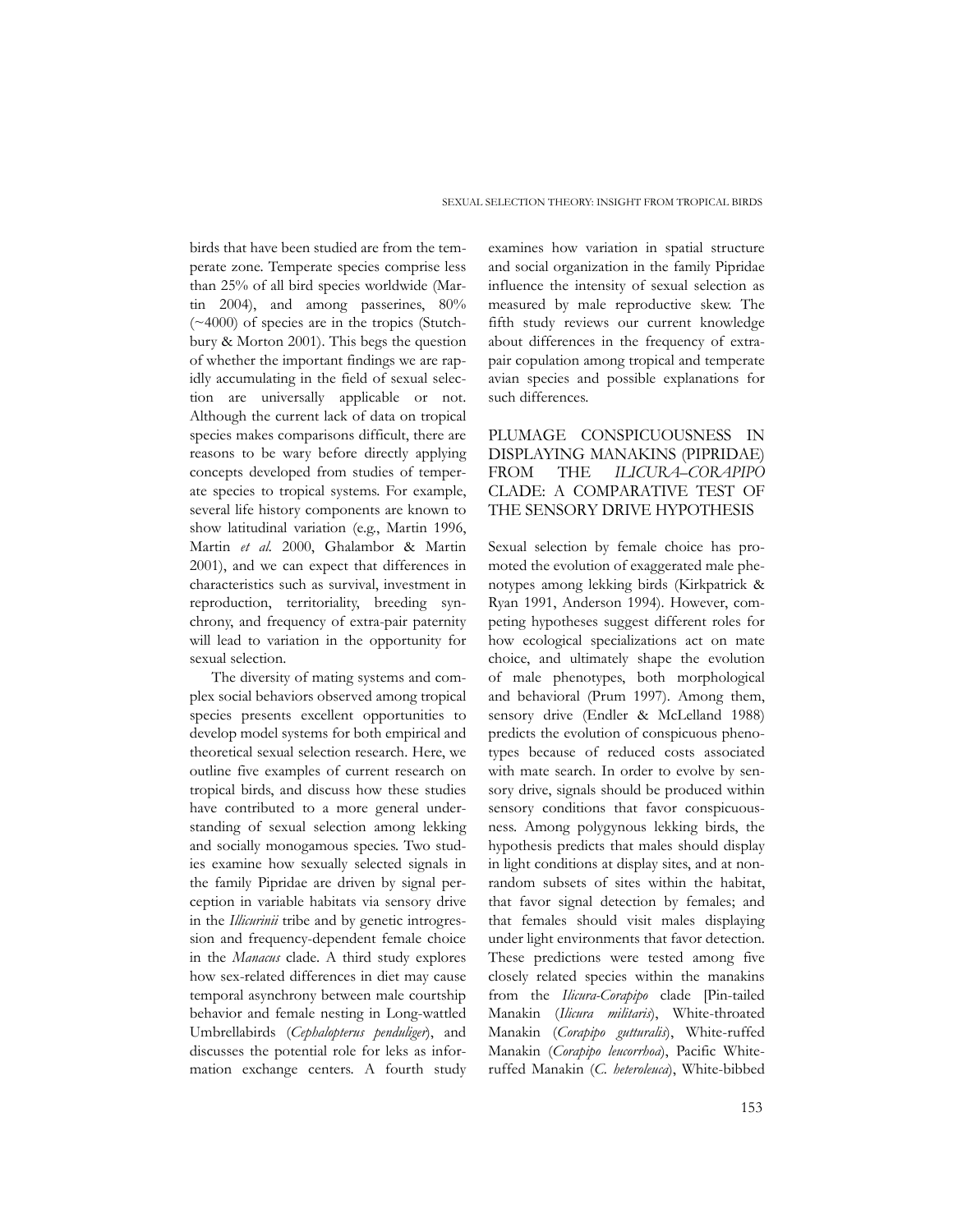Manakin (*C. altera*), and Golden-winged Manakin (*Masius chrysopterus*)].

Visual signals produced by males during displays were modeled based on ambient light (Endler 1990, 1993) and plumage spectra measured with spectrometers (Ocean Optics, Inc.) in the habitat of studied populations and from captured individuals and museum specimens, respectively. Female sensory systems were modeled with estimates of spectra sensitivities based on the opsin genes sequenced for the species, following Ödeen & Håstad (2003), and on the likely composition of carotenoids present in the oil droplets from the cone photoreceptors found in bird retinas (Goldsmith *et al.* 1984, Goldsmith & Buttler 2003). Contrast was estimated for both close (within plumage contrast) and far (between plumage and background) distances, based on modeled thresholds from the receptor-noise model equations (Vorobyev & Osorio 1998). Within plumage contrasts were estimated and compared using the LSED-MRPP method (Mielke & Berry 2001, Endler & Mielke 2005), and contrasts between plumage and background were estimated in values of just noticeable differences (Osorio & Vorobyev 1986, Vorobyev *et al.* 1998, Siddiqi *et al.* 2004, Eaton 2005), compared through nonparametric and parametric analyses of variance.

Our results support a role of sensory drive in the evolution of conspicuous male phenotypes within populations, based on chromatic contrast during male displays in all species, and on achromatic contrasts in the Whitethroated Manakin, suggesting that changes in behavior enhanced signal conspicuity. More specifically, all species but the Pin-tailed Manakin showed increased within-plumage contrast or contrast between plumage and background in the light category most used during male display (i.e., cloudy, shade, sunny gaps). In the case of the Pin-tailed Manakin, the within-plumage contrast was

more contrasting during all light categories used for displays, when compared to periods without displays at display sites. Moreover, the Pin-tailed Manakin, White-bibbed Manakin and Pacific White-ruffed Manakin display sites provided light conditions that increased contrast in comparison to light conditions measured at sites not used for displays (i.e., non-display sites). Female visits, however, were not more frequent during displays in ambient light conditions of increased male plumage contrast, in comparison to the average contrast of male displays.

Our results indicate that the behavioral novelty observed in the White-throated Manakin *–* a male preference for displaying under sunny conditions (Endler & Théry 1996, Anciães & Prum in prep.) – is associated with a new sensory environment available for the species (Anciães & Prum in prep.) and corresponds to an increase in plumage contrast within the studied population. However, these associated changes were preceded by the evolution of the glossy blue-black plumage typical of the genus, which arose in the ancestor of *Corapipo*, indicating that this plumage has not evolved for conspicuousness. Furthermore, plumage contrast was highly decreased in *Corapipo* when compared to the other species from the clade, *Ilicura* and *Masius*, either in their own habitat or in simulations using the ambient light available to the other species, indicating that yellow and red plumages are more contrasting under any of the light environments sampled here, which are mainly green even during cloudy conditions. Lastly, the data indicate a weak association between changes in plumages and ambient light among species an a strong correlation between sensory environments and ecological niches (Anciães 2005), showing considerable plumage differentiation among species with relative similar ecologies.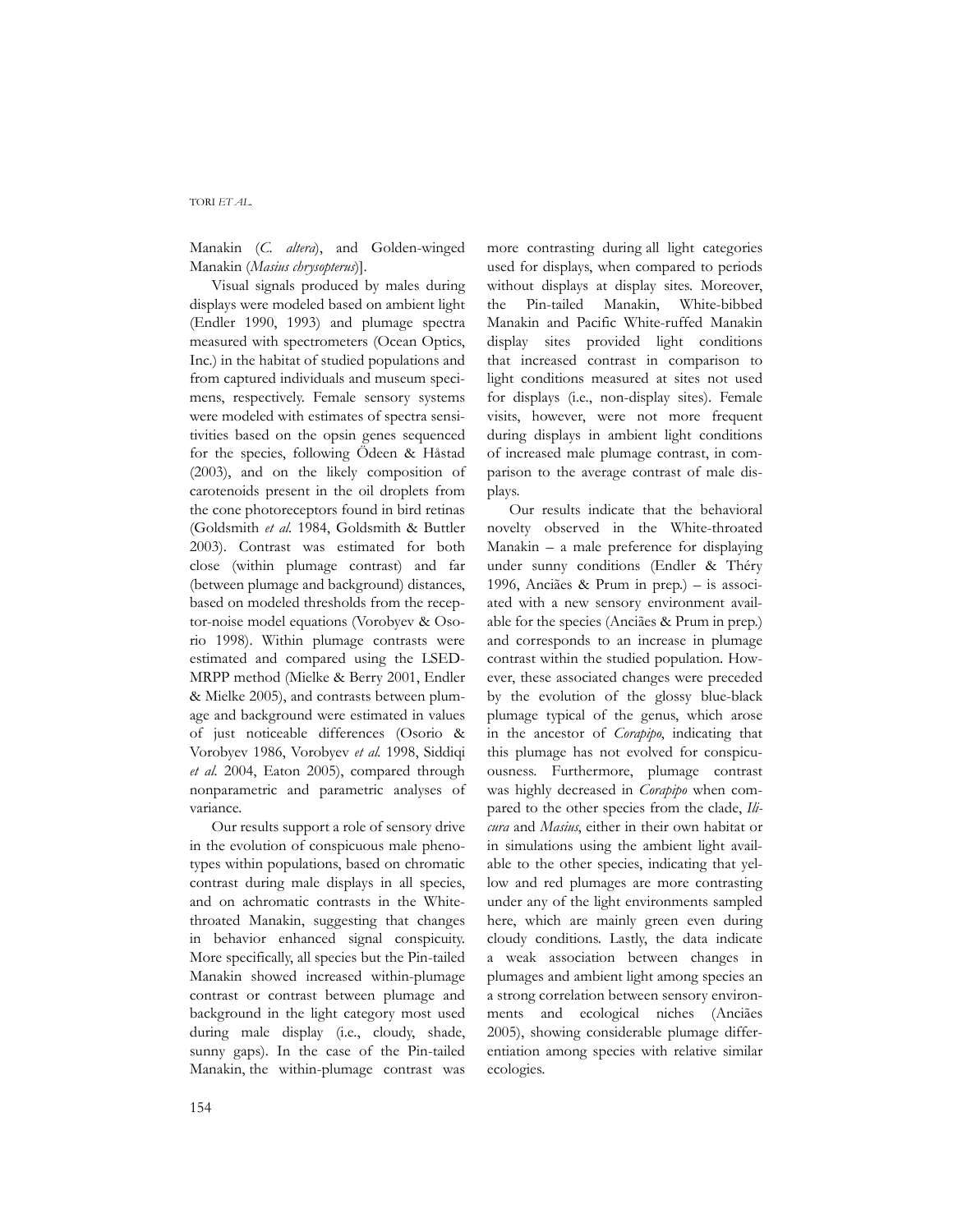### SEXUAL SELECTION AND THE DYNAMICS OF DISPLAY TRAIT INTROGRESSION ACROSS HYBRID **ZONES**

Hybridization among individuals from distinct species typically results in less fit offspring but it can also be a creative evolutionary process by acting as a conduit for the exchange of novel traits between populations (Anderson & Stebbins 1954). When understanding the origin of elaborate traits and female preferences, studies often assume that the trait and preference emerge within the population and eventually reach fixation (see Andersson 1994). Alternatively, display traits and female preferences may have originated from another population and spread secondarily into a given population. Although this does not address the ultimate origin of a trait and preference, it does provide a mechanism for the evolution of elaborate displays and preferences for a given population.

The closely related Golden-collared (*Manacus vitellinus*) and White-collared (*M. candei*) manakins form a hybrid zone characterized by several concordant genetic and morphometric clines centered near Rio Robalo in Western Panama. A cline for yellow plumage, however, is displaced by 50 km to the west, into the white-collared population, where it forms a similar steep cline near Rio Changuinola (Brumfield *et al.* 2001). Adult males in the 50 km region between Rio Robalo and Rio Changuinola therefore carry predominantly white-collared alleles but look similar to Golden-collared Manakins due to the introgressed yellow plumage (Brumfield *et al.* 2001).

At the edge of the plumage cline, yellowand white-collared males form common mating arenas ("mixed leks"). We monitored yellow and white males in these mixed leks to determine the underlying mechanisms that favor the spread of yellow plumage. In addi-

tion, we used a spectrophotometer to measure the color properties of male plumage, the visual background and the ambient light at the hybrid zone, and at pure golden and white populations. This allowed us to determine if a variable visual habitat can influence the attractiveness and hence the patterns of yellow plumage introgression.

We found that yellow males had significantly higher mating success than white males at mixed leks, suggesting that sexual selection favoring yellow males drives the unidirectional spread of yellow plumage across the *Manacus* hybrid zone (Stein & Uy 2006). In addition, we found that yellow and white males did not differ in body size, position in leks and levels of aggressiveness, suggesting that male-male competition cannot explain the yellow male mating advantage. However, we found that females visited both yellow and white males, and rejected white males for yellow males. This suggests that the yellow male mating advantage may be driven by female preference for yellow males.

The yellow male mating advantage is large. Yellow plumage is therefore expected to sweep through the white-collared population; however, the plumage cline seems stable near Rio Changuinola. This suggests that some factors may be constraining its rapid spread. We found that at least two factors may slow the rate of trait introgression. First, we found that the yellow male mating advantage only occurs in mixed leks where yellow males are in high frequencies. At the leading edge of the plumage cline, yellow males are rare and so would not experience a significant mating advantage over white males until they reach higher frequencies, thus slowing the spread of yellow plumage into the white population (Stein & Uy 2006). Second, as measured by the perceived difference in color between male plumage and the visual background, we found that yellow plumage appears more conspicuous than white plumage in the hybrid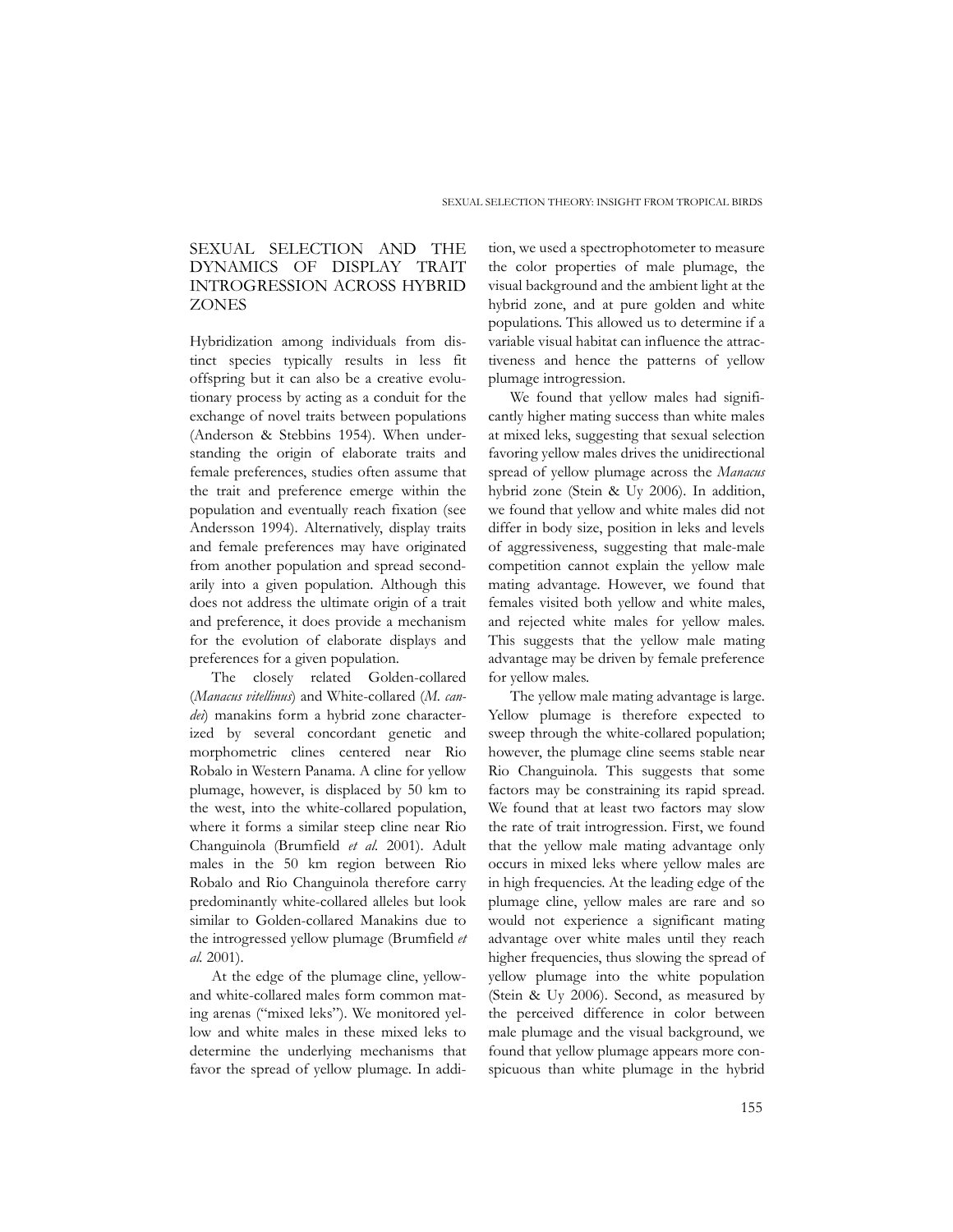zone and allopatric golden-collar habitats, while white plumage appears more conspicuous than yellow plumage in the allopatric white-collared habitat (Uy & Stein 2007). This pattern suggests a mechanism for the unidirectional spread of yellow plumage across the hybrid zone but slowed movement beyond it.

The role of hybridization as a source of genetic variation for adaptive traits has long been appreciated (e.g., Grant & Grant 1994), but its potential role in the evolution of elaborate display traits is relatively unexplored. Given that over 10% of avian species hybridize with little to no costs (Grant & Grant 1992), hybridization can be important in the origin of novel display traits.

## LEK DYNAMICS AND SEXUAL SELECTION IN THE LONG-WATTLED UMBRELLABIRD

 In lek breeding species, males and females follow dramatically different reproductive strategies. Typically, males defend territories on leks and attempt to attract multiple mates whereas females focus on nesting and parental care (Wiley 1991, Höglund & Alatalo 1995). This leads to a very different set of evolutionary pressures on the sexes and is the primary cause of the behavioral and morphological sexual dimorphism typical of lekbreeding species (Andersson 1994, Dunn *et al.* 2001). The ecological implications of these sex-related differences, however, are less well understood. Here, we provide an overview of lek dynamics of the Long-wattled Umbrellabird, with special emphasis on the potential implications of ecological and behavioral variation between the sexes.

Long-wattled Umbrellabirds are large, frugivorous birds endemic to the humid Chocó rain forests of northwestern Ecuador and western Colombia (Snow 1982). As with many members of the family Cotingidae, male

Long-wattled Umbrellabirds aggregate in leks to display to females but provide no parental care (Jahn *et al*. 1999, Karubian *et al*. 2003), suggesting that the opportunity for sexual selection may be high. In our study population in Bilsa Biological Station, northwestern Ecuador (Berg *et al*. 2000), we found that males were approximately 1.5x larger than females and had wattles and crests approximately four times larger than those of females. Variance in these traits was similar between the sexes. Juvenile males spent at least one year with crests, wattles, and body size intermediate between adult males and females.

Lek size ranged from 1–15 males, and males exhibited at least two strategies during the breeding season. Some males (usually 5– 10 per lek) held fixed territories while other "floating" males moved between leks without holding territories. These floating males may have been younger, competitively inferior males moving in response to spatial and temporal variation in fruit availability. Territorial males were observed departing and returning to leks in a coordinated manner and foraging in groups away from leks. One un-tested possibility is that leks may serve some role in information-sharing as well as mate choice. In this sense, individuals may find patchily-distributed food resources by following other males when leaving the lek (Wagner & Danchin 2003).

Lek activity was strongly seasonal. Number of males at the lek, average song rate, and rate of female visitation were highest during the dry season (August–December), whereas the period of lowest lek activity corresponded to the wettest part of the year. Even during periods of lowest lek activity, however, at least some males were present at each lek. Surprisingly, most female nesting occurred when lek activity was at its lowest, leading to a temporal disconnect between activity at leks and female nesting (which peaked six months after peak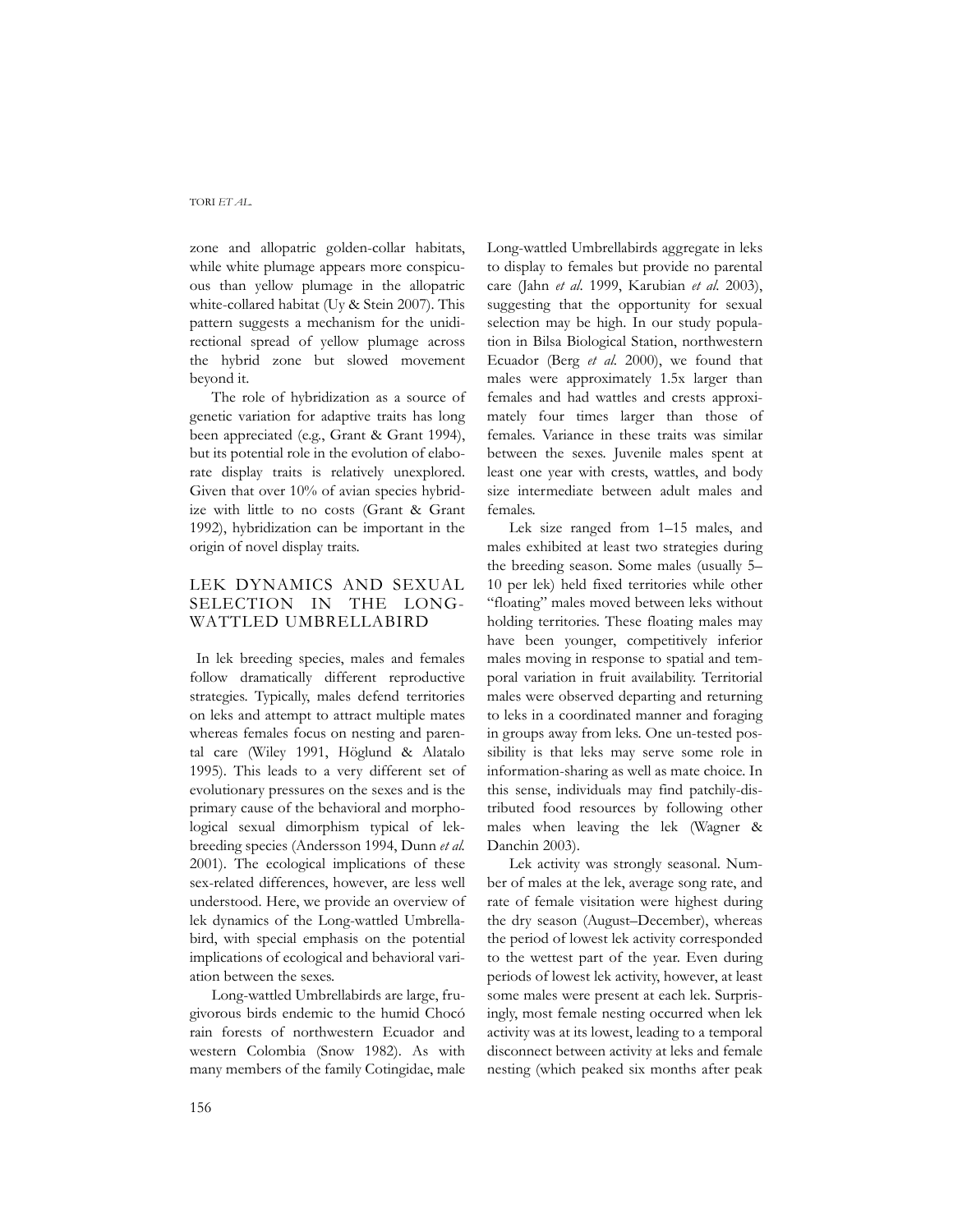lek activity). This incongruous pattern may be driven by the fact that males and females track different resources. Males may rely on fruit to maintain the physiological state required for energetically costly song and displays at the lek, whereas females may rely on insects for nesting, egg production, and provisioning of the young. Consistent with this idea, we found that males ate more fruit than did females, and that male fruit consumption during low lek activity periods was approximately onehalf that of high lek activity periods. A further prediction, which remains to be tested, is that fruit availability will be highest during periods of high lek activity, while insect abundance will peak concurrently with female nesting.

How the birds manage to fertilize eggs and reproduce given this unusual asynchrony between lek activity and nesting is an open question. Females may be capable of storing male sperm for long periods of time. Alternatively, only a subset of the fittest males may be able to maintain year-round presence at the lek sites, and it is during periods of lowest lek activity that these males-monopolize matings with females.

## SPATIAL STRUCTURE AND SOCIAL ORGANIZATION OF MANAKINS: POTENTIAL IMPLICATIONS FOR MALE REPRODUCTIVE SKEW

Lekking is a promiscuous mating system in which males congregate in display arenas that females visit to mate. Males do not provide parental care and do not monopolize resources essential to females. This leads to strong sexual selection and variance in malemating success (hereafter male reproductive skew). The degree of male reproductive skew is hypothesized to vary as a function of temporal (e.g., female breeding synchrony, Shuster & Wade 2003), spatial (e.g., female crowding, Schuster & Wade 2003, inter-lek spacing, Foster 1983), and social characteris-

tics (e.g., dominance, Foster 1983). Sexual selection theory suggests that, when given a choice, females may maximize their fitness by mating preferentially with high quality males (Andersson 1994, Höglund & Alatalo 1995, Shuster & Wade 2003). To do so, females must have the opportunity to assess potential mates. The degree of temporal synchrony and spatial overlap among sexes constrains female access to males, and has potential implications for male reproductive skew. Moreover, social organization of males (e.g., dominance hierarchies) may have repercussions on male mating success by limiting female choice (Foster 1983).

In this study, we examined spatial and social factors that may influence reproductive skew for three co-occurring lekking manakin species: the Wire-tailed Manakin (*Pipra filicauda*), the Blue-crowned Manakin (*Lepidothrix coronata*), and the White-crowned Manakin (*Pipra pipra*). These species share many ecological (e.g., diet) and morphological traits (e.g., body size, sexual plumage dichromatism). Moreover, they overlap broadly in their breeding period and, thus, are expected to show few inter-specific differences in temporal factors. In contrast, these manakins differ in spatial structure and social organization (Loiselle *et al.* 2007), making them ideal for a study on the effects of these factors on reproductive skew. Here, we specifically examined the effects of three factors, with the following predictions: 1) Female crowding, measured as the degree of female spatial aggregation: species with clumped female dispersion were predicted to have higher reproductive skew because males will have differential access to females depending on where their territories are located in relation to the areas of high female concentration; 2) Male encounter rate, measured as the proportion of males in the population potentially encountered by females: in species with greater male encounter rate, females have the ability to compare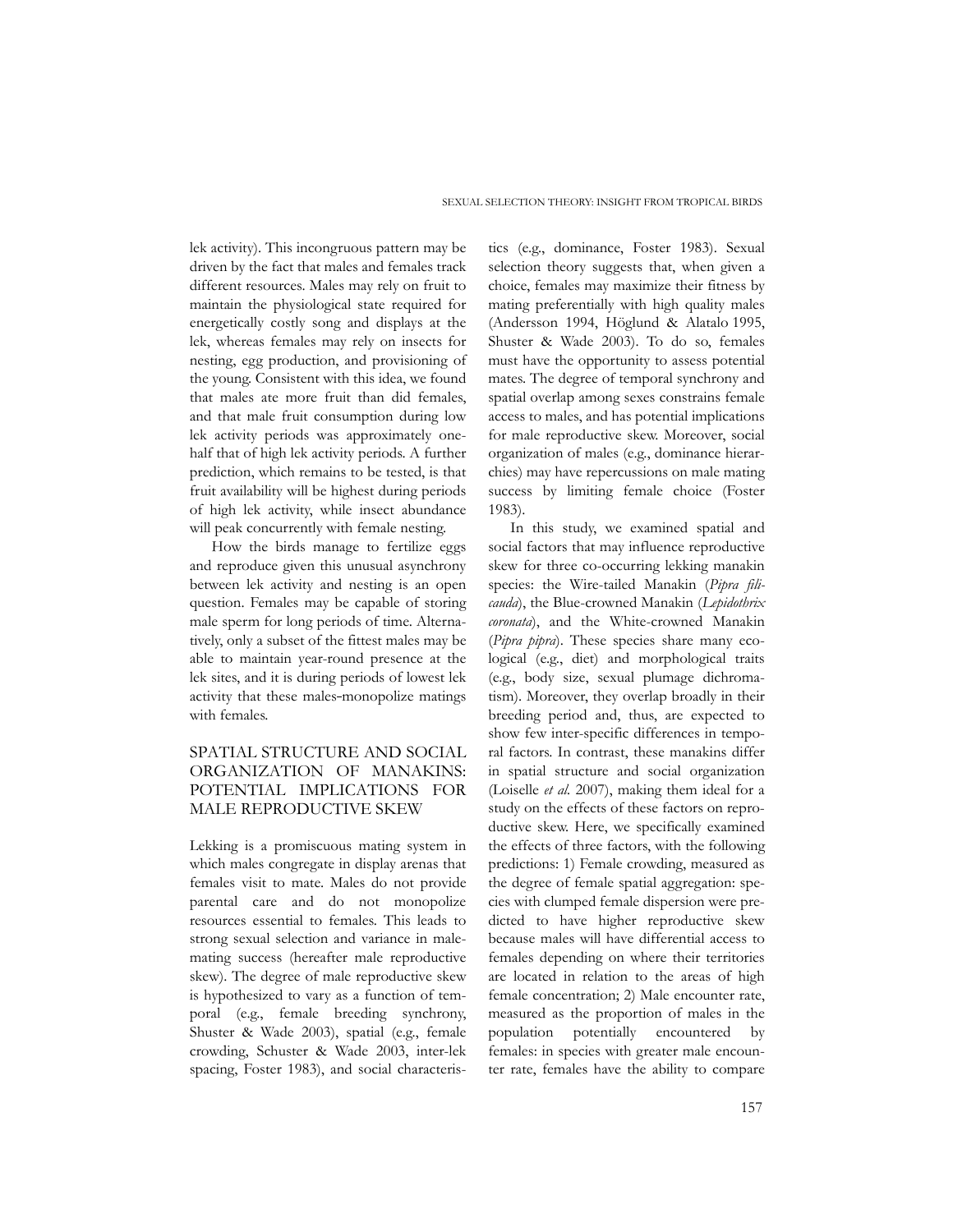and assess a greater number of mates (assuming females have similar mating preferences, certain males will have higher reproductive success than others leading to high reproductive skew); 3) Dominance, measured as the degree of male associations and the presence of dominance hierarchies among males: in species with dominance hierarchies, top-ranking males may control access to females and are expected to have higher reproductive success than subordinate males, thus increasing reproductive skew.

Male mating success was measured using microsatellite paternity analyses based on DNA collected from chicks and mothers at nests and from potential fathers at leks. Reproductive skew was measured using λ index (Kokko & Lindström 1997) and binomial skew index (Nonacs 2000). Species were ranked according to their degree of female crowding (i.e., spatial overlap using Moran's I, Moran 1950), male encounter rate and dominance; reproductive skew predictions were generated based on these factors. The Wiretailed Manakin had relatively low levels of female crowding, intermediate male encounter rates, and facultative associations among males (strongest association among the three species). The White-crowned Manakin had an intermediate degree of female crowding, intermediate male encounter rate and a loose association among males. The Blue-crowned Manakin had a low degree of female crowding, low male encounter rate and the weakest association among males. Given these spatial and social characteristics, our overall prediction (including the three factors) was that the Wire-tailed Manakin should have the highest reproductive skew, followed by the White-crowned Manakin; the Blue-crowned Manakin was predicted to have the lowest reproductive skew.

Our results generally supported our predictions as we found a relationship between the targeted spatial and social factors and male reproductive skew. Species differed in degrees of reproductive skew and those differences matched our overall prediction. In particular, male encounter rate by females and dominance were the two factors that best explained skew differences between species. Further studies are needed to differentiate the relative importance between these two factors. In a broader context, our results provide information about how population-level processes have the potential to influence the variance in male reproductive success, and ultimately the direction and strength of sexual selection.

## SEXUAL SELECTION AND MONOGAMY IN TROPICAL AND TEMPERATE BIRDS

Many socially monogamous bird species are subject to strong sexual selection, a fact that has baffled biologists since Darwin (1871). Evidence is mounting that extrapair paternity (EPP) are common in socially monogamous species (reviewed in Griffith *et al.* 2002) and can potentially generate strong sexual selection (Webster *et al.* 1995). However, the vast majority of this evidence comes from studies of temperate zone species, yet 80% of all passerine birds are tropical. Indeed, it has been suggested that EPC are uncommon and therefore unimportant to sexual selection in tropical birds (Stutchbury & Morton 2001). Thus, we face two important questions with regard to the role of EPP in sexual selection: is EPP less common in the tropics than in the temperate zone? And, if so, what drives sexual selection in tropical monogamous species?

Three lines of evidence have been used to suggest that EPP is less important to sexual selection in tropical monogamous systems, but each has problems. First, testes size is thought to be positively associated with rates of EPP (Møller & Briskie 1995, Dunn *et al.* 2001) and some studies have indicated that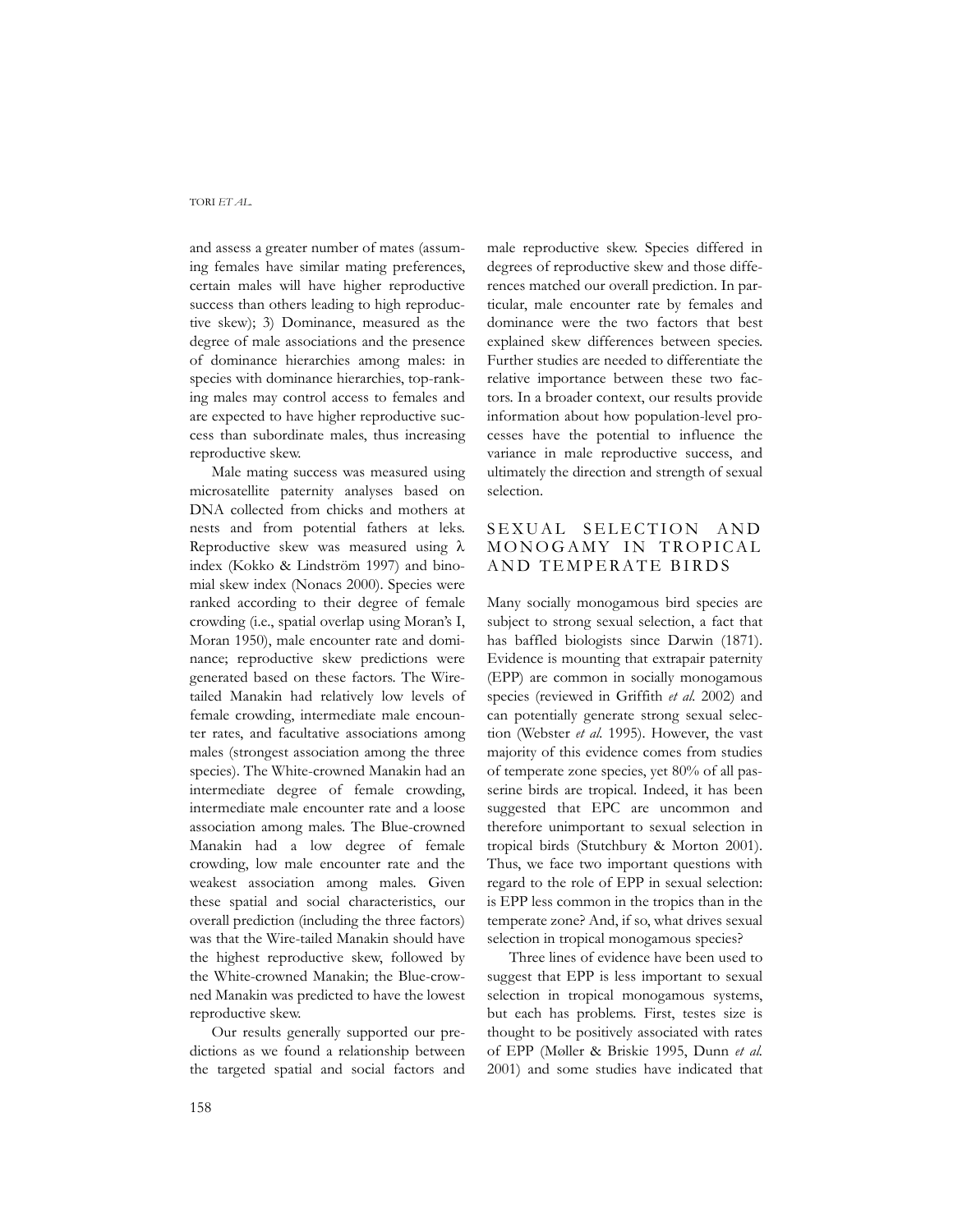tropical species generally have smaller testes than temperate species (Stutchbury & Morton 2001), thus suggesting that tropical birds have low rates of EPP. However, the relationship between testes size and EPP rates is unclear (Calhim & Birkhead 2007), and other studies have indicated that there is no latitudinal trend in testes size (Dunn *et al*. 2001, Pitcher *et al*. 2005). Second, the breeding synchrony hypothesis (Stutchbury & Morton 2001), which posits a positive relationship between breeding synchrony and rates of extrapair paternity, suggests lower EPP rates in the tropics because, in many cases, tropical birds breed less synchronously than do temperate birds. However, the effects of breeding synchrony are controversial and may not be associated with EPP rates (Saino *et al.* 1999, Yezerinac & Weatherhead 1997). Finally, some genetic studies of tropical birds have shown low EPP rates, and this has been extrapolated to a conclusion of generally low rates of EPP in tropical species (Stutchbury & Morton 2001). However, to date data are available for only seven tropical species, of which three show no EPP, three exhibit rates of 8 to 15% of the brood, and one species exhibits a high rate of EPP (Stutchbury & Morton 2001).

We do not want to reject the possibility that EPP is rare in tropical birds, but we would like to challenge this view. We believe that a first crucial step would be to critically assess the assumptions (e.g., breeding synchrony hypothesis) and data (e.g., EPP rates, testes size) underlying the concept that EPP in tropical birds is rare. Additionally, the question of whether tropical birds have EPP rates similar to that of temperate birds, and whether EPP in these birds contributes to sexual selection are issues that can only be resolved with more data. Our studies of two tropical and socially monogamous species, the Red-backed Fairywren (*Malurus melanocephalus*) and the Blue-black Grassquit (*Volatinia jacarina*) show that extrapair copulations are

important to the sexual selection process for at least some tropical species. Both of these species exhibit high EPF rates (Red-backed Fairywrens: 51.1% of 514 nestlings sired by extra-pair males; Blue-black Grassquit: 50% of 20 nestlings) and a highly skewed distribution of male reproductive success. Moreover, the relationship between total male reproductive success and number of extra-pair mates (i.e., the "Bateman gradient") was strongly positive for both species, with number of mates accounting for 71% (Fairy-wrens) and 57% (Blue-black Grassquits) of the total variance in male reproductive success. These cases illustrate that EPP can be high in tropical birds, and we suggest that sexual selection can operate via different mechanisms in many tropical species.

Thus, more data are needed before we can draw general conclusions about the mechanisms of sexual selection in monogamous birds. If EPP is indeed rare in tropical birds, then a comparison of tropical to temperate species should yield important insights into the ecological factors leading to variation in EPP rates, such as breeding synchrony or migration (reviewed in Petrie & Kempenaers 1998 and Griffith *et al.* 2002). Moreover, a generally low frequency of EPP in the tropics would suggest that sexual selection operates via different mechanisms in the temperate zone and in the tropics, and this might have important implications for the sort of sexual signals that might have evolved. In contrast, if EPP is as common in the tropics as it is in the temperate zone, then there may be a common and general mechanism driving the process of sexual selection in monogamous systems across latitudes.

### CONCLUDING REMARKS

In 1871, Darwin introduced the concept of sexual selection to describe differences in morphological and behavioral characteristics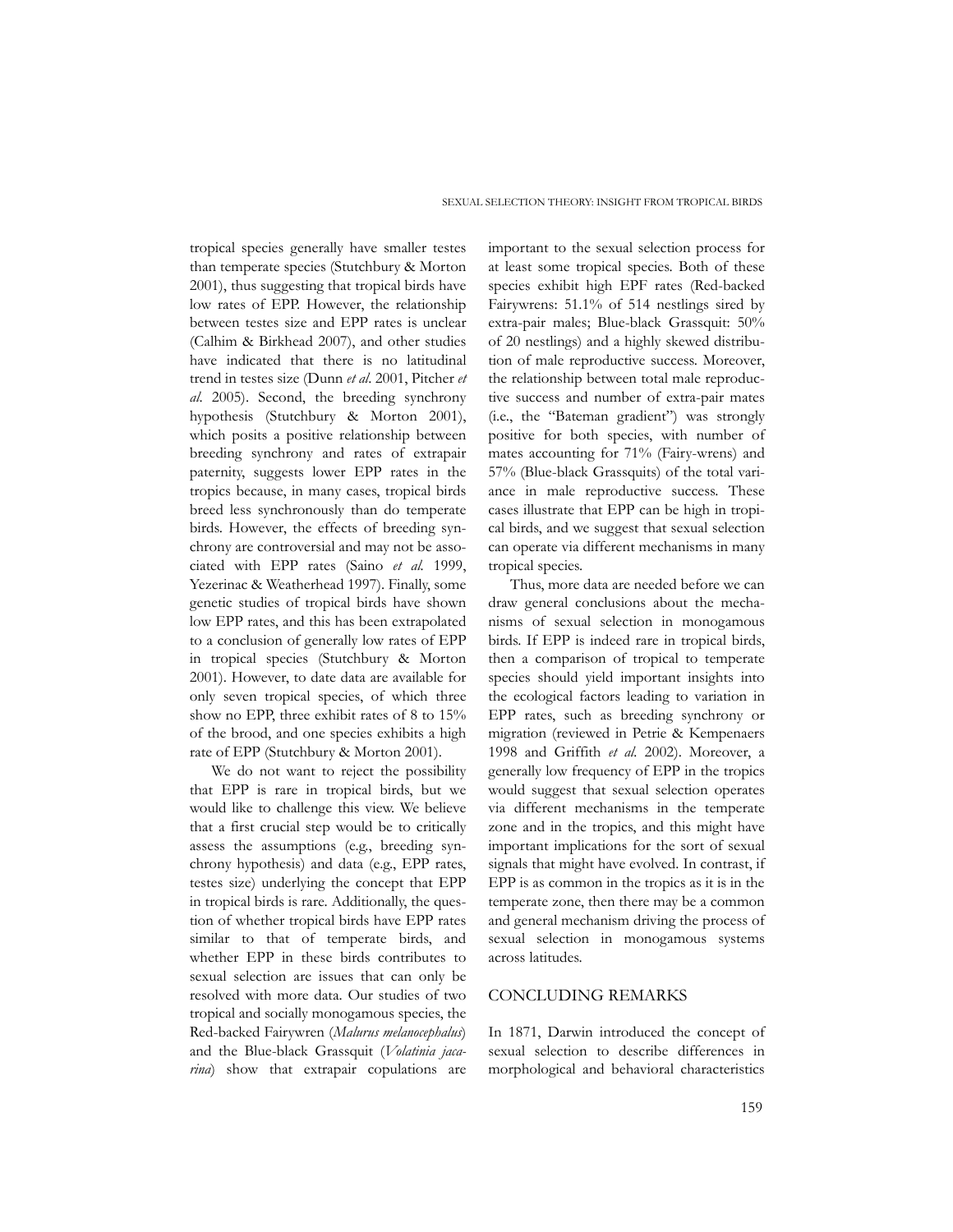among individuals that could have an impact upon their reproductive success. Since then, the study of sexual selection has come a long way, theoretically and empirically, despite the fact that many of its core concepts remain unchanged (Andersson 1994). The tropics, with its incredible diversity of species, complex social behaviors and mating systems, provide exceptional opportunities to conduct research and increase our current knowledge of sexual selection. In this symposium, we brought together five examples of current research on tropical birds to examine what insights tropical taxa provide to sexual selection theory. These studies make four general contributions to our current understanding of sexual selection.

First, they shed light on the origins and evolution of exaggerated male display, a topic that has been controversial for a long time. Two studies provided evidence that male display traits evolved in response to environmental conditions and one of them that display traits can originate via hybridization. These findings are important because they reveal two potential mechanisms that may play an important role in the evolution of the spectacular diversification of male secondary sexual traits in the tropics.

Second, these studies demonstrated that a single trait rarely is implicated as the sole factor that explains female choice. Rather, mate choice is demonstrated to be context-dependent where selection on particular traits may differ or be constrained by environmental or social context. For example, environmental features, such as insect abundance, may affect female reproductive behavior in umbrellabirds, while fruit abundance may influence male display activity at leks. Further, environmental features at leks appear to influence contrast in male plumage, and thus determine whether Yellow- or White-collared Manakin males are preferred by females. Although males of three other manakin species were

shown to display at sites and under light conditions that heightened plumage contrast and supposed detection by females, such behavior did not always result in more female visits. Failure to find increased female visitation under favorable light conditions does not necessarily indicate that plumage contrast is not an important cue in female choice. Rather, female visits may be influenced by spatial overlap of females with male display sites and attractive males may be located at sites that intercept few females. Moreover, populationlevel analyses of variance in male reproductive success showed that spatial and social aspects of lek organization are important factors influencing female choice, male reproductive success and, ultimately, the strength of sexual selection.

Third, one study demonstrated that sexual selection also operates, and can be a strong evolutionary force, in socially monogamous birds. Data are currently limited, but it is clear that this is true for at least some tropical species as well as for temperate species. While extra-pair paternity suggests that, even in monogamous systems, females may have relatively free choice of mating with multiple partners, in reality female mating options may be limited by male behaviors (e.g., male guarding) and also by ecological factors (e.g., breeding synchrony). The extent to which these factors can account for variation in EPP rates across species remains an open question, and comparisons of tropical species in different environments, as well as between tropical and temperate species, should be revealing.

Fourth, these studies demonstrated how recently developed methods and equipment are now used to characterize sexually-selected traits in biologically meaningful ways, and are helping to advance our understanding of female choice and its impact on male reproductive variance and sexual selection. Paternity analysis using molecular markers has become increasingly important to provide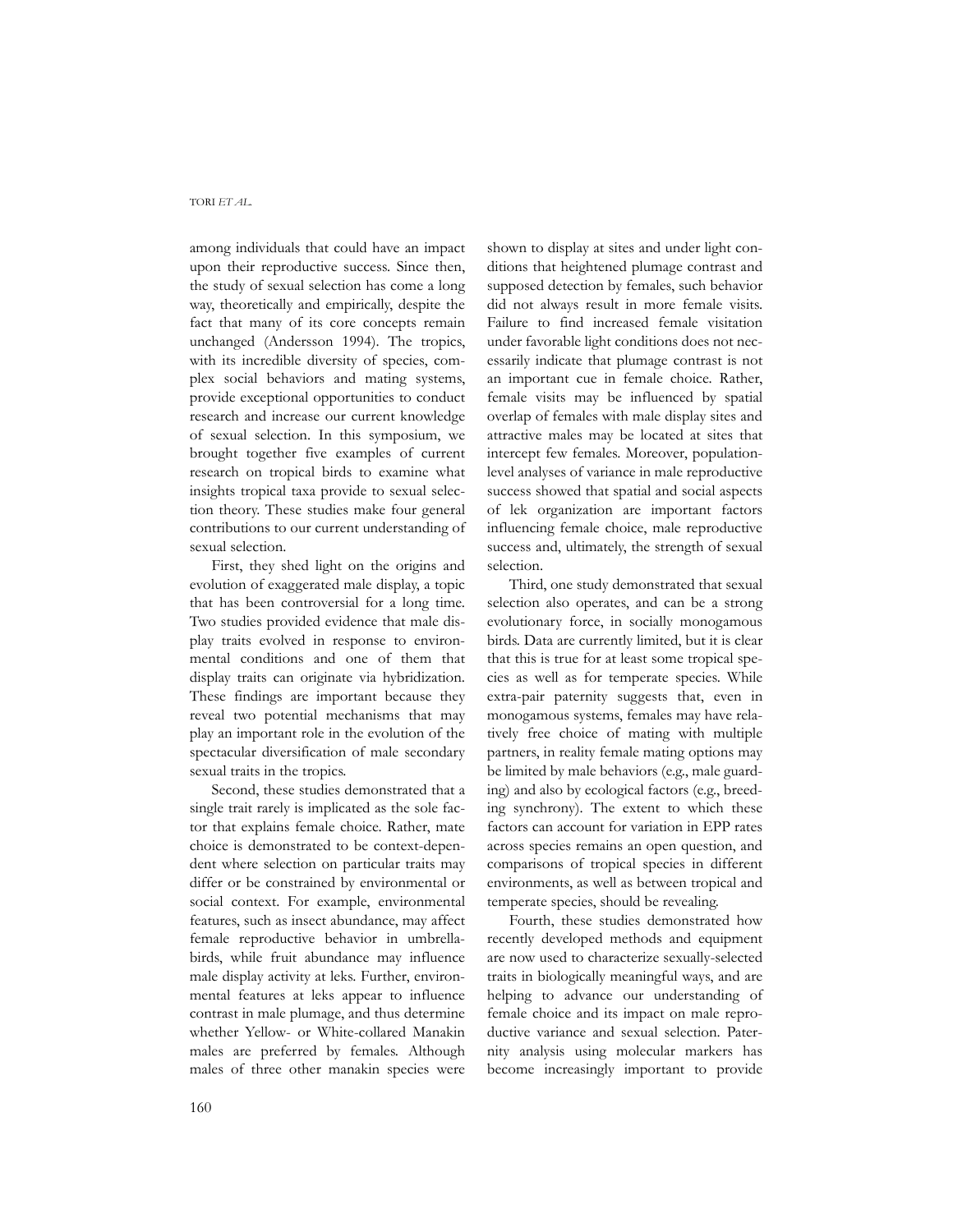direct measures of female choice and variance in male mating success, and understand the complexities and evolution of mating systems in birds. Molecular tools also allow us to understand how female choice can influence genetic introgression and hybridization. Finally, reflectance spectrometry revealed previously hidden sexual dichromatism and allowed quantitative measures of plumage coloration.

It is our opinion that established paradigms should be viewed cautiously if we want to understand how sexual selection acts on tropical species. The remarkable diversity of the tropics challenges generalizations, both among species that dwell in these regions and in comparison to their temperate counterparts. For example, paradigms suggesting that tropical species engage less frequently in EPFs than temperate species seem not to hold up in face of the limited empirical data available (e.g., *Malurus, Volatinia*). In the past 30 years, we have accumulated a wealth of knowledge on sexual selection processes, but testing predictions on tropical systems still lags behind. The good news is that we now have the analytical and theoretical tools to pursue this objective and, as shown in this symposium, the process is already underway.

### ACKNOWLEDGMENTS

We would like to thank the Neotropical Ornithological Society and the organizers of the VIII Neotropical Ornithological Congress, specially Carlos Bosque, Jorge Pérez-Eman and Joe Wunderle, for giving us the opportunity and support to run this symposium. Major funding for the different studies presented was provided by National Science Foundation, the Disney Foundation, Conservation Food and Health Foundation, Wildlife Conservation Society and National Geographic Society. WPT and RD would like to thank the Neotropical Ornithological Society

for student travel awards. We are grateful to many people who assisted in collecting field data and/or provided logistic support for the development of these studies.

### **REFERENCES**

- Anciães, M. 2005. Evolution of visual signals and the ecological niches among manakins from the tribe Ilicurinii (Aves: Pipridae). Ph.D. diss., Univ. of Kansas, Lawrence, Kansas.
- Anderson, E., & G. L. Stebbins. 1954. Hybridization as an evolutionary stimulus. Evolution 8: 378–388.
- Andersson, M. 1994. Sexual selection. Monographs in behavior and ecology, Princeton Univ. Press, Princeton, New Jersey.
- Berg, K. S. 2000. Field notes on the biology of the Long-wattled Umbrellabird *Cephalopterus penduliger* in west Ecuador. Cotinga 14: 26–29.
- Brumfield, R. T., R. W. Jernigan, D. B. McDonald, & M. J. Braun. 2001. Evolutionary implications of divergent clines in an avian (*Manacus* : Aves) hybrid zone. Evolution 55: 2070–2087.
- Calhim, S., & T. R. Birkhead. 2007. Testes size in birds: quality versus quantity—assumptions, errors, and estimates. Behav. Ecol. 18: 271–275.
- Darwin, C. 1859. On the origin of species by means of natural selection. J. Murray, London, UK.
- Darwin, C. 1871. The descent of man and selection in relation to sex. J. Murray, London, UK
- Dunn, P. O., L. A. Whittingham, & T. E. Pitcher. 2001. Mating systems, sperm competition, and the evolution of sexual dimorphism in birds. Evolution 55: 161–175.
- Eaton, M. 2005. Human vision fails to distinguish widespread sexual dichromatism among sexually "monochromatic" birds. Proc. Natl. Acad. Sci. 102: 10942–10946.
- Endler, J. A. 1990. On the measurement and classification of colour in studies of animal colour patterns. Biol. J. Linn. Soc. 41: 315–352.
- Endler, J. A. 1993. The color of light in forests and its applications. Ecol. Monogr. 63: 1–27.
- Endler, J. A., & T. McLellan. 1988. The process of evolution: toward a new synthesis. Annu. Rev. Ecol. Syst. 19: 395–421.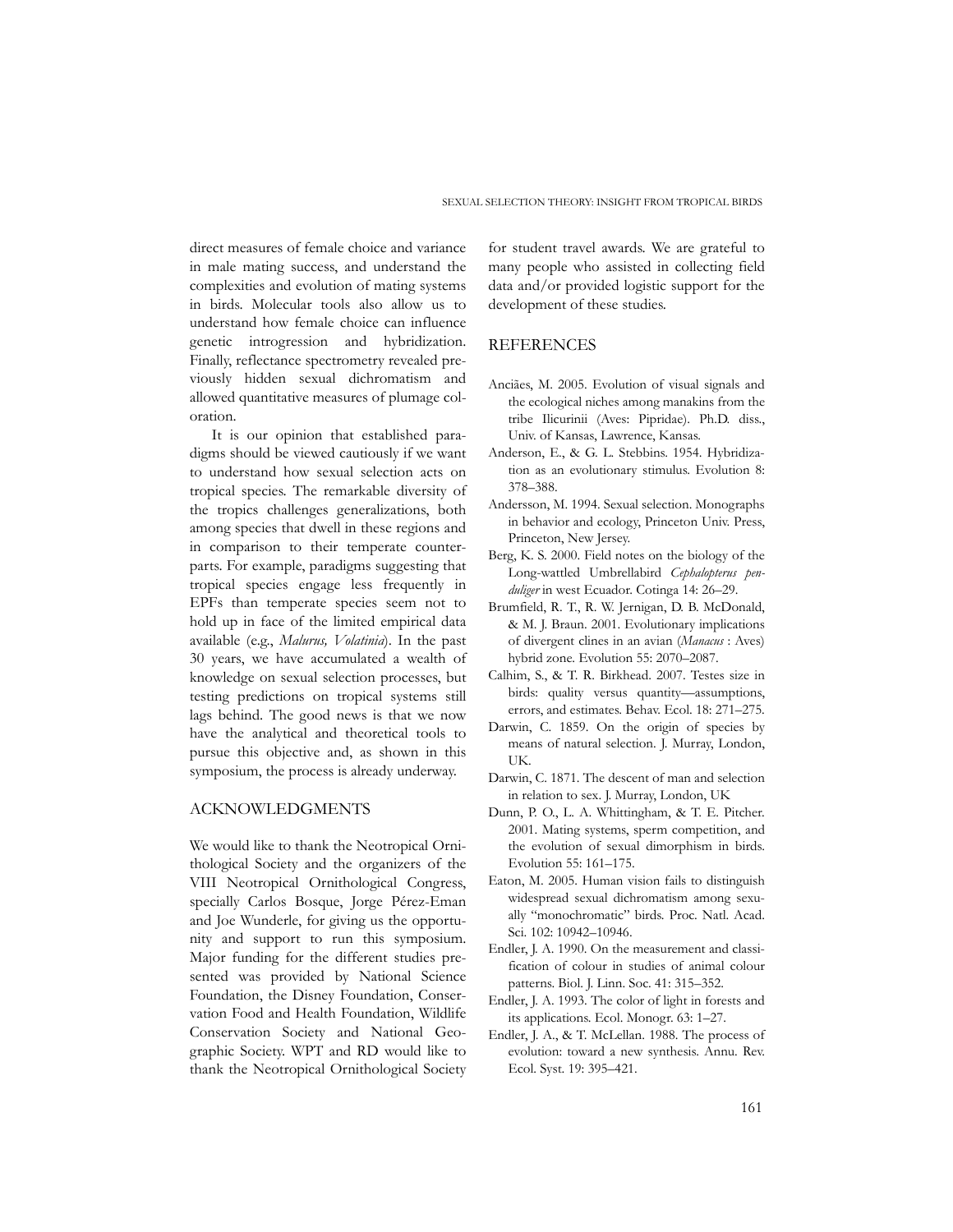- Endler, J. A., & P. W. Mielke Jr. 2005. Comparing entire colour patterns as birds see them. Biol. J. Linn. Soc. 86: 405–431.
- Endler, J. A., & M. Théry. 1996. Interacting effects of lek placement, display behavior, ambient light, and color patterns in three Neotropical forest-dwelling birds. Am. Nat. 148: 421–452.
- Foster, M. 1983. Disruption, dispersion and dominance in lek-breeding birds. Am. Nat. 122: 53– 72.
- Ghalambor, C. K., & T. E. Martin. 2001. Fecundity-survival trade-offs and parental risk-taking in birds. Science 292: 494–497.
- Goldsmith, T. H., & B. K. Butler. 2003. The roles of receptor noise and cone oil droplets in the photopic spectral sensitivity of the Budgerigar, *Melopsittacus undulatus*. J. Comp. Psychol. 189: 135–142.
- Goldsmith, T. H., J. S. Collins, & S. Licht. 1984. The ultraviolet receptors of avian retinas. Vision Res. 24: 1661–1671.
- Grant, P. R., & B. R. Grant. 1992. Hybridization of bird species. Science 256: 193–197.
- Grant, P. R., & B. R. Grant. 1994. Phenotypic and genetic-effects of hybridization in Darwin's finches. Evolution 48: 297–316.
- Griffith, S. C., I. P. F. Owens, & K. A. Thuman. 2002. Extra pair paternity in birds: a review of interespecific variation and adaptive function. Mol. Ecol. 11: 2195–2212.
- Gross, M. R. 1994. The evolution of behavioural ecology. Trends Ecol. Evol. 9: 358–360.
- Höglund, J., & R. Alatalo. 1995. Leks. Monographs in behavior and ecology. Princeton University Press, New Jersey.
- Jahn, O., E. E. Vargas-Grefa, & K. L. Schuchmann. 1999. The life history of the Long-wattled Umbrellabird *Cephalopterus penduliger* in the Andean foothills of north-west Ecuador: leks, behaviour, ecology and conservation. Bird Conserv. Int. 9: 81–94.
- Karubian, J., G. Casteneda, J. F. Freile, T. Santander, & T. B. Smith. 2003. Breeding biology and nesting behavior of the Long-wattled Umbrellabird *Cephalopterus penduliger* in northwestern Ecuador. Bird Conserv. Int. 13: 351– 360.
- Kirkpatrick, M., & M. J. Ryan. 1991. The evolution of mating preferences and the paradox of the

lek. Nature 350: 33–38.

- Kokko, H., & J. Lindström. 1997. Measuring the mating skew. Am. Nat. 149: 794–799
- Lande, R. 1981. Models of speciation by sexual selection on polygenic traits. Proc. Natl. Acad. Sci. USA 78: 3721–3725.
- Loiselle B. A., J. G. Blake, R. Durães, T. B. Ryder, & W. P. Tori. 2007 Environmental segregation in lek sites among six co-occurring species of manakins (Aves: Pipridae) in eastern Ecuador. Auk 124: 420–431.
- Martin, T. E. 1996. Life history evolution in tropical and south temperate birds: what do we really know? J. Avian Biol. 27: 263–272.
- Martin, T. E. 2004. Avian life-history evolution has an eminent past: does it have a bright future? Auk 121: 289–301.
- Martin, T. E., P. R. Martin, C. R. Olson, B. J. Heidinger, & J. J. Fontaine. 2000. Parental care and clutch size in North and South American birds. Science 287: 1482–1485.
- McDonald, D. B., R. P. Clay, R. T. Brumfield, & M. J. Braun. 2001. Sexual selection on plumage and behavior in an avian hybrid zone: experimental tests of male-male interactions. Evolution 55: 1443–1451.
- Mielke, P. W. Jr., & K. J. Berry. 2001. Permutation methods: a distance function approach. Springer-Verlag, New York, New York.
- Møller, A. P., & J. V. Briskie. 1995. Extra-pair paternity, sperm competition and the evolution of testis size in birds. Behav. Ecol. Sociobiol. 36: 357–365.
- Moran, P. A. P. 1950. Notes on continuous stochastic phenomena. Biometrika 37: 17–23.
- Nonacs, P. 2000. Measuring and using skew in the study of social behavior and evolution. Am. Nat. 156: 577–589.
- Ödeen, A., & O. Håstad. 2003. Complex distribution of avian color vision systems revealed by sequencing the SWS1 opsin from total DNA. Mol. Biol. Evol. 20: 855–861.
- Osorio, D., & M. Vorobyev. 1996. Colour vision as an adaptation to frugivory in primates. Proc. R. Soc. Lond. 263: 593–599.
- Petrie, M., & B. Kempenaers. 1998. Extra-pair paternity in birds: explaining variation between species and populations. Trends Ecol. Evol. 13: 52–58.